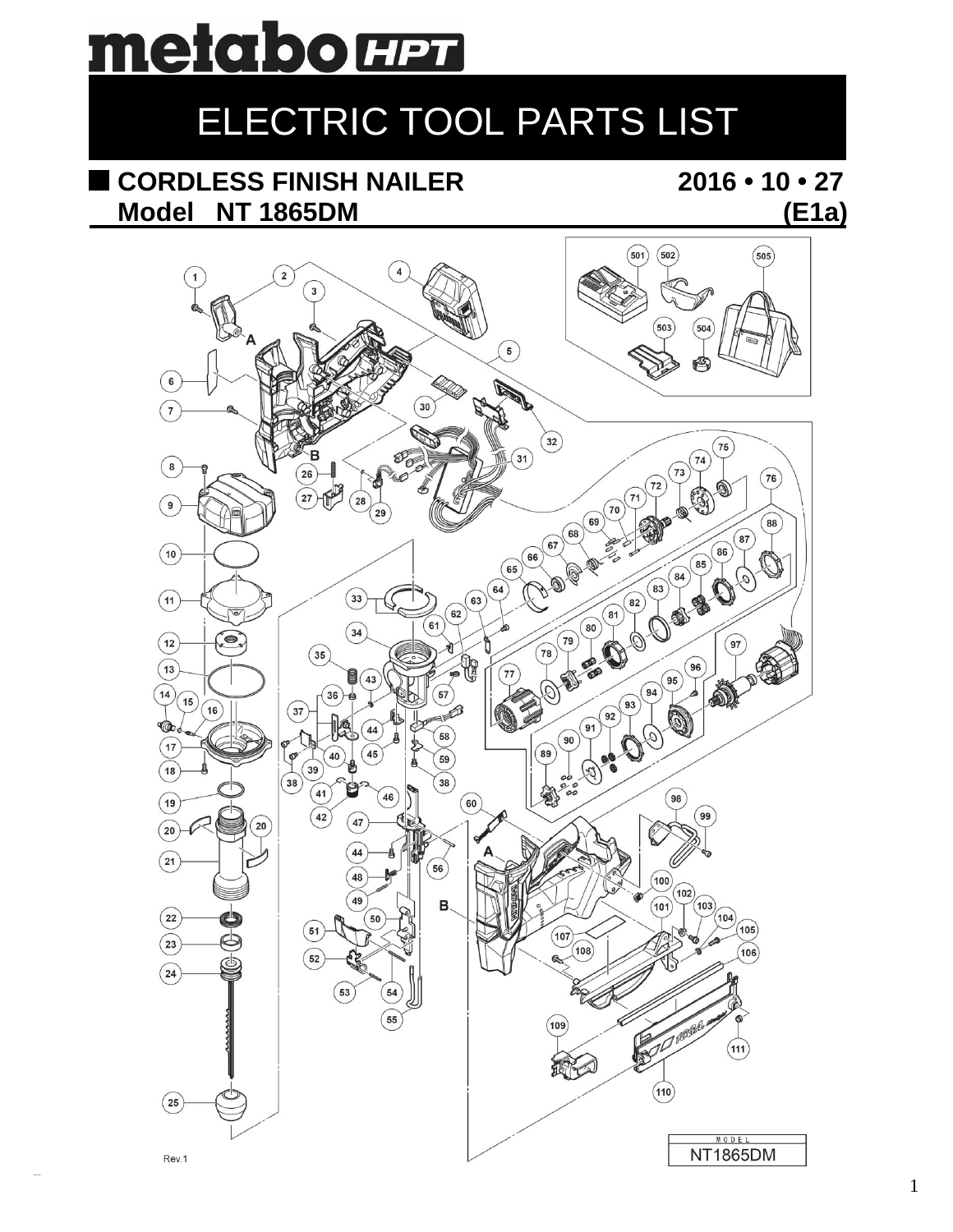| <b>PARTS</b><br><b>ITEM</b> |                  |                                                         | NO.            | <b>NT1865DM</b>     |
|-----------------------------|------------------|---------------------------------------------------------|----------------|---------------------|
| NO.                         | CODE NO.         | <b>DESCRIPTION</b>                                      | <b>USED</b>    | <b>REMARKS</b>      |
| 1                           | 880219           | HEX. SOCKET HD. BOLT (W/FLANGE) M5X16                   | 1              |                     |
| 2                           |                  | <b>HOUSING (C)</b>                                      | 1              |                     |
| 3                           | 301653           | TAPPING SCREW (W/FLANGE) D4X20 (BLACK)                  | 13             |                     |
| 4                           | 339782           | BATTERY BSL 1830C (USA.CAN)                             | $\mathbf{1}$   | INCLUD.503          |
| 5                           | 371009           | <b>HOUSING ASS'Y</b>                                    | $\mathbf{1}$   | <b>INCLUD.2</b>     |
| 6                           |                  | <b>NAME PLATE</b>                                       | $\mathbf{1}$   |                     |
| $\overline{ }$<br>8         | 994806<br>371015 | <b>P-TITE SCREW D4X20</b><br><b>HEX. SOCKET BOLT M5</b> | 1              |                     |
| 9                           | 371014           | <b>TOP COVER</b>                                        | 4<br>1         |                     |
| 10                          | 371012           | <b>RUBBER CUSHION (C)</b>                               | 1              |                     |
| 11                          | 371035           | <b>CHAMBER COVER</b>                                    | 1              |                     |
| 12                          | 371040           | <b>SPECIAL NUT M36</b>                                  | 1              |                     |
| 13                          | 371037           | O-RING (I.D 79.5)                                       | 1              |                     |
| 14                          | 371039           | <b>CHARGE CAP</b>                                       | 1              |                     |
| 15                          | 872822           | <b>O-RING (S-5)</b>                                     | 1              |                     |
| 16                          | 371038           | <b>VALVE CORE</b>                                       | $\mathbf{1}$   |                     |
| 17                          | 371036           | <b>CHAMBER BASE</b>                                     | 1              |                     |
| 18                          | 949658           | HEX. SOCKET HD. BOLT M5X18 (10 PCS.)                    | 4              |                     |
| 19                          | 371042           | O-RING (I.D 32.99)                                      | 1              |                     |
| 20                          | 371011           | <b>RUBBER CUSHION (B)</b>                               | 2              |                     |
| 21                          | 371041           | <b>CYLINDER</b>                                         | 1              |                     |
| 22                          | 371046           | X-RING                                                  | 1              |                     |
| 23                          | 371047           | <b>SLIDE RING</b>                                       | 1              |                     |
| 24                          | 371044           | <b>PISTON</b>                                           | 1              |                     |
| 25                          | 371048           | <b>PISTON BUMPER</b>                                    | 1              |                     |
| 26                          | 332000           | SPRING (T)                                              | 1              |                     |
| 27                          | 371021           | <b>TRIGGER</b>                                          | 1              |                     |
| 28                          | 371020           | O-RING (I.D 2.5)                                        | $\overline{2}$ |                     |
| 29                          | 371019           | <b>SWITCH CABLE (A)</b>                                 | 1              |                     |
| 30                          | 332668           | <b>RUBBER CUSHION</b>                                   | $\mathbf{1}$   |                     |
| 31                          | 370931           | <b>WIRING</b>                                           | 1              |                     |
| 32                          | 370728           | <b>TERMINAL RUBBER (A)</b>                              | 1              |                     |
| 33                          | 371010           | <b>RUBBER CUSHION (A)</b>                               | 2              |                     |
| 34                          | 371049           | <b>NOSE</b>                                             | 1              |                     |
| 35                          | 371067           | <b>SPRING</b>                                           | 1              |                     |
| 36                          | 877371           | <b>NYLON NUT M5</b>                                     | 1              |                     |
| 37                          | 371064           | <b>PUSHING LEVER ARM</b>                                | 1              | <b>INCLUD.36.40</b> |
| 38                          | 325077           | SEAL LOCK HEX. SOCKET HD. BOLT M3X6                     | З              |                     |
| 39                          | 371058           | <b>PUSHING LEVER ARM HOLDER</b>                         | 1              |                     |
| 40                          | 371065           | <b>PUSHING LEVER PIECE</b>                              | 1              |                     |
| 41                          | 881765           | <b>RATCHET SPRING</b>                                   | 1              |                     |
| 42                          | 887358           | <b>ADJUSTER</b>                                         | 1              |                     |
| 43                          | 371062           | <b>WASHER D4</b>                                        | 1              |                     |
| 44                          | 371060           | PUSHING LEVER ARM HOLDER (A)                            | 1              |                     |
| 45                          | 886311           | SEAL LOCK HEX. SOCKET HD. BOLT M4X12                    | 3              |                     |
| 46                          | 886331           | <b>RATCHET SPRING</b>                                   | 1              |                     |
| 47                          | 371056           | <b>BLADE GUIDE</b>                                      | 1              |                     |
| 48                          | 371092           | <b>LOCK PLATE</b>                                       | 1              |                     |
| 49                          | 886305           | <b>LOCK SPRING</b>                                      | 1              |                     |
| 50                          | 371069           | <b>GUIDE PLATE</b>                                      | 1              |                     |
| 51                          | 371078           | <b>LOCK LEVER COVER</b>                                 | 1              |                     |
| 52                          | 371075           | <b>LOCK LEVER</b>                                       | 1              |                     |
| 53                          | 371077           | <b>ROLL PIN D3X22</b>                                   | 1              |                     |
| 54                          | 371080           | <b>ROLL PIN D3X32</b>                                   | 1              |                     |
| 55                          | 371082           | <b>PUSHING LEVER</b>                                    | 1              |                     |
| 56                          | 371072           | <b>NEEDLE ROLLER D3</b>                                 | 1              |                     |
| 57                          | 6696839          | <b>WIRE BAND</b>                                        | 1              |                     |
| 58                          | 371022           | SENSOR (B)                                              | 1              |                     |
| 59                          | 371052           | <b>SENSOR HOLDER (A)</b>                                | 1              |                     |
| 60                          | 331790           | LEVER (C)                                               | 1              |                     |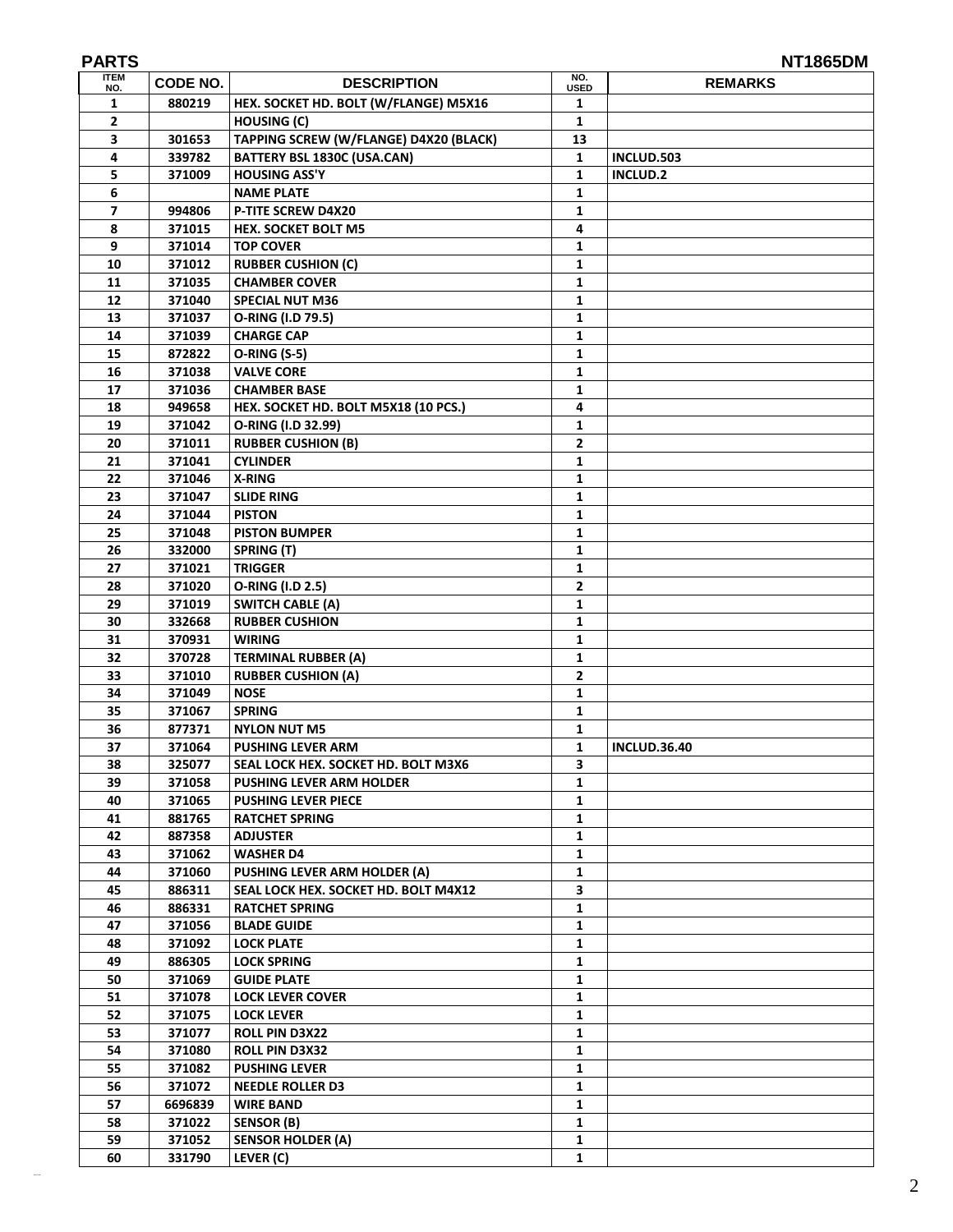| <b>ITEM</b><br>NO. | CODE NO. | <b>DESCRIPTION</b>                     | NO.<br><b>USED</b> | <b>REMARKS</b>      |
|--------------------|----------|----------------------------------------|--------------------|---------------------|
| 61                 | 371053   | <b>SENSOR HOLDER (A)</b>               | 1                  |                     |
| 62                 | 371023   | <b>SENSOR (C)</b>                      | 1                  |                     |
| 63                 | 371054   | <b>SENSOR HOLDER (B)</b>               | 1                  |                     |
| 64                 | 325241   | SEAL LOCK HEX. SOCKET HD. BOLT M3X8    | 1                  |                     |
| 65                 | 371051   | <b>SHIELD RING</b>                     | 1                  |                     |
| 66                 | 371033   | <b>BALL BEARING</b>                    | 1                  |                     |
| 67                 | 371032   | <b>WASHER (A)</b>                      | 1                  |                     |
| 68                 | 371027   | <b>WHEEL SPRING (A)</b>                | 1                  |                     |
| 69                 | 371030   | <b>NEEDLE ROLLER D3</b>                | 6                  |                     |
| 70                 | 371031   | <b>NEEDLE ROLLER D4.5</b>              | 1                  |                     |
| 71                 | 371029   | PIN (A)                                | 1                  |                     |
| 72                 | 371026   | <b>PIN WHEEL</b>                       | 1                  |                     |
| 73                 | 371028   | <b>WHEEL SPRING (B)</b>                | 1                  |                     |
| 74                 | 371034   | <b>POSITION DETECTOR</b>               | 1                  |                     |
| 75                 | 6901VV   | <b>BALL BEARING 6901VV</b>             | 1                  |                     |
| 76                 | 371025   | <b>GEAR BOX ASS'Y</b>                  | 1                  | <b>INCLUD.77-96</b> |
| 77                 |          | <b>GEAR CASE</b>                       | 1                  |                     |
| 78                 |          | <b>WASHER (E)</b>                      | 1                  |                     |
| 79                 |          | <b>CARRIER</b>                         | 1                  |                     |
| 80                 |          | PLANET GEAR (C) SET (4 PCS.)           | 4                  |                     |
| 81                 |          | <b>RING GEAR (C)</b>                   | $\mathbf{1}$       |                     |
| 82                 |          | <b>WASHER (D)</b>                      | 1                  |                     |
| 83                 |          | <b>GEAR SPACER</b>                     | 1                  |                     |
| 84                 |          | PINION (C)                             | 1                  |                     |
| 85                 |          | PLANET GEAR (B) SET (4 PCS.)           | 4                  |                     |
| 86                 |          | <b>RING GEAR (B)</b>                   | 1                  |                     |
| 87                 |          | <b>WASHER (C)</b>                      | 1                  |                     |
| 88                 |          | <b>LOCK RING</b>                       | 1                  |                     |
| 89                 |          | PINION (B)                             | 1                  |                     |
| 90                 |          | <b>NEEDLE ROLLER (A) SET (6 PCS.)</b>  | 6                  |                     |
| 91                 |          | <b>WASHER (B)</b>                      | 1                  |                     |
| 92                 |          | PLANET GEAR (A) SET (3 PCS.)           | 3                  |                     |
| 93                 |          | <b>RING GEAR (A)</b>                   | $\mathbf{1}$       |                     |
| 94                 |          | <b>WASHER (A)</b>                      | 1                  |                     |
| 95                 |          | <b>MOTOR SPACER</b>                    | 1                  |                     |
| 96                 |          | SCREW SET D3X8 (4 PCS.)                | 4                  |                     |
| 97                 | 361054   | <b>ROTOR</b>                           | 1                  |                     |
| 98                 | 371214   | <b>HOOK</b>                            | $\mathbf{1}$       |                     |
| 99                 | 331109   | LOW HEAD HEX. SOCKET BOLT M4X8         | 4                  |                     |
| 100                | 326276   | LEVER (A)                              | 1                  |                     |
| 101                | 371084   | <b>MAGAZINE COVER</b>                  | 1                  |                     |
| 102                | 371086   | <b>DISTANCE PIECE M5</b>               | 1                  |                     |
| 103                | 996399   | HEX. SOCKET HD. BOLT (W/FLANGE) M5X12  | 1                  |                     |
| 104                | 949431   | <b>BOLT WASHER M5 (10 PCS.)</b>        | $\mathbf{2}$       |                     |
| 105                | 885997   | <b>MACHINE SCREW M5X15 (BLACK)</b>     | $\mathbf{2}$       |                     |
| 106                | 886341   | <b>NAIL RAIL</b>                       | 1                  |                     |
| 107                | 371107   | <b>CAUTION LABEL</b>                   | 1                  |                     |
| 108                | 307811   | TAPPING SCREW (W/FLANGE) D4X16 (BLACK) | 1                  |                     |
| 109                | 371089   | <b>NAIL FEEDER (A)</b>                 | 1                  |                     |
| 110                | 371087   | <b>MAGAZINE</b>                        | 1                  |                     |
| 111                | 877371   | <b>NYLON NUT M5</b>                    | 2                  |                     |
|                    |          |                                        |                    |                     |
|                    |          |                                        |                    |                     |
|                    |          |                                        |                    |                     |
|                    |          |                                        |                    |                     |
|                    |          |                                        |                    |                     |
|                    |          |                                        |                    |                     |
|                    |          |                                        |                    |                     |
|                    |          |                                        |                    |                     |
|                    |          |                                        |                    |                     |
|                    |          |                                        |                    |                     |

**Parts NT1865DM**